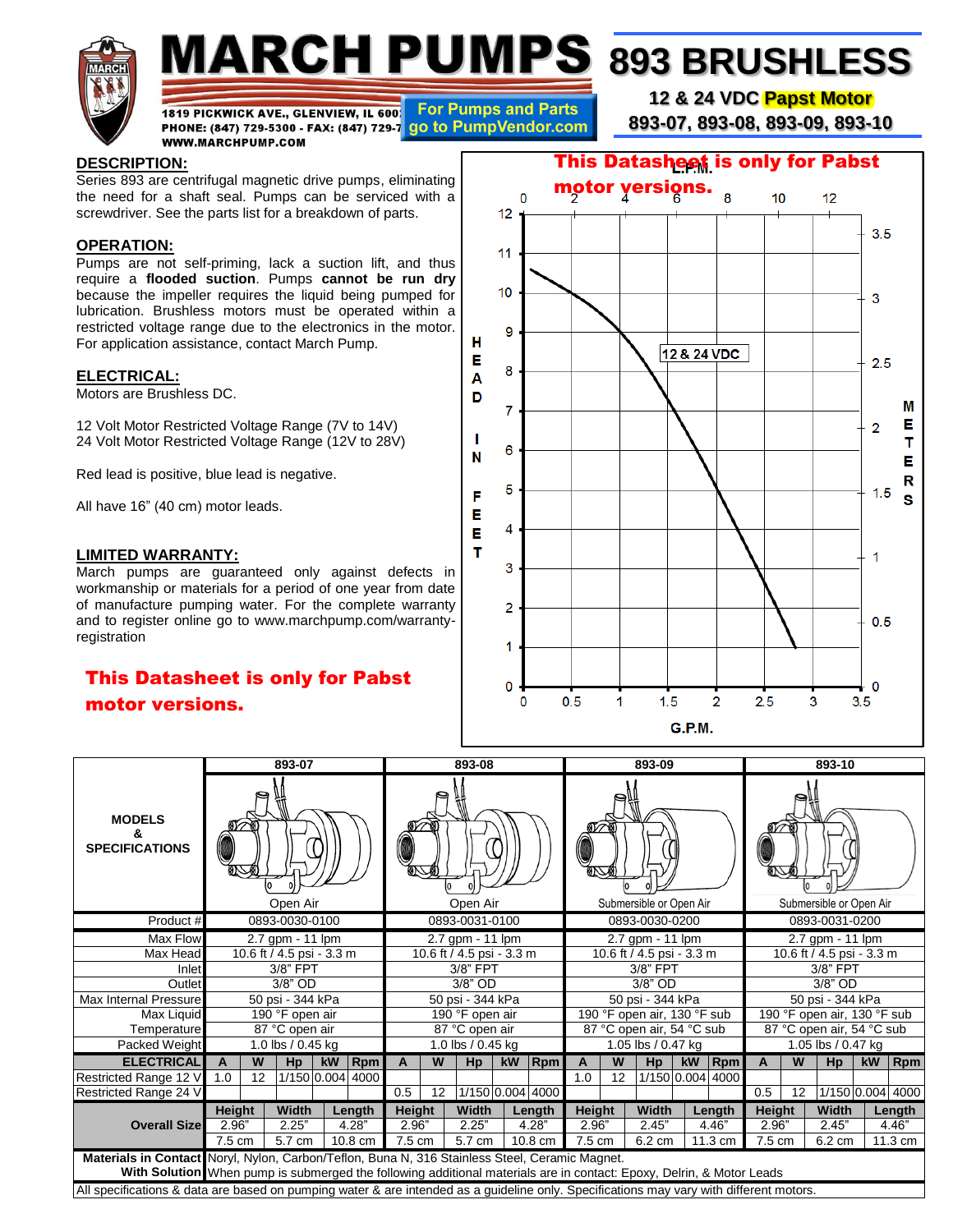### **PARTS LIST**

| ை              | 5<br>3<br>2<br>4                       | 6<br>8               | 3<br>9<br>10                                                       | $\Theta$                 | 13<br>0        | 14             |               | 15                |
|----------------|----------------------------------------|----------------------|--------------------------------------------------------------------|--------------------------|----------------|----------------|---------------|-------------------|
| #              | <b>DESCRIPTION</b>                     | <b>MATERIAL</b>      | <b>SIZE (Inches)</b>                                               | QTY.                     | 893-07         | 893-08         | 893-09        | 893-10            |
|                | Screws, Self-Tapping                   | <b>Stainless</b>     | #7-19 x 1-7/16 Lg.                                                 | 4                        |                | 0115-0062-1000 |               |                   |
| $\overline{2}$ | Cover                                  | Noryl                | 3/8 FPT Inlet                                                      | $\overline{\mathcal{A}}$ |                | 0893-0004-1000 |               |                   |
| 3              | "O" Ring                               | Buna N               | 1/16 CS x 1-7/16 OD                                                | $\overline{2}$           |                | 0115-0018-1000 |               |                   |
|                | Impeller                               | Nylon/Ceramic Magnet |                                                                    | -1                       |                | 0115-0008-0100 |               |                   |
| 5              | Shaft                                  | 316 Stainless        |                                                                    |                          |                | 0115-0032-1000 |               |                   |
| 6              | Thrust Washer (Rear)                   | Carbon/Teflon        |                                                                    | -1                       |                | 0115-0033-1000 |               |                   |
|                | <b>Rear Housing</b>                    | Noryl                | 3/8 OD Outlet                                                      | $\overline{\phantom{a}}$ |                | 0893-0003-1000 |               |                   |
| 8              | Drive Magnet                           |                      |                                                                    | $\overline{\phantom{a}}$ |                | 0115-0101-0100 |               |                   |
| 9              | <b>Screws</b>                          | <b>Stainless</b>     | $0.118 \times 0.5 \times 0.236$ Lg.                                | 4                        | 0893-0029-1000 |                |               |                   |
|                | 10 Motor Bracket                       | <b>Plastic</b>       |                                                                    |                          | 0893-0035-0000 |                |               |                   |
| 11             | "O" Ring                               | Viton                | 1/16 CS x 7/16 OD                                                  |                          | 0210-0008-1000 |                |               |                   |
|                | 12 Plug                                | <b>Plastic</b>       |                                                                    |                          | 0125-0110-1000 |                |               |                   |
|                | 13A Motor (Papst) 12 VDC Brushless     |                      |                                                                    |                          | 0893-0026-1000 |                |               |                   |
|                | 13B Motor (Papst) 24 VDC Brushless     |                      |                                                                    |                          |                | 0893-0027-1000 |               |                   |
|                | 14 Motor Cap (Option)                  | Plastic              |                                                                    | $\overline{\phantom{a}}$ | 0893-0036-1000 |                |               |                   |
|                | 15A Submersible Assy. 12 VDC Brushless |                      |                                                                    | n/a                      |                |                | Not Available |                   |
|                | 15B Submersible Assy. 24 VDC Brushless |                      |                                                                    | n/a                      |                |                |               | Not Available     |
|                |                                        |                      | NOTE: Contact Factory for other materials and/or parts not listed. |                          |                |                |               | 0893-0037-1000 R3 |

## This Datasheet is only for Pabst

motor versions.